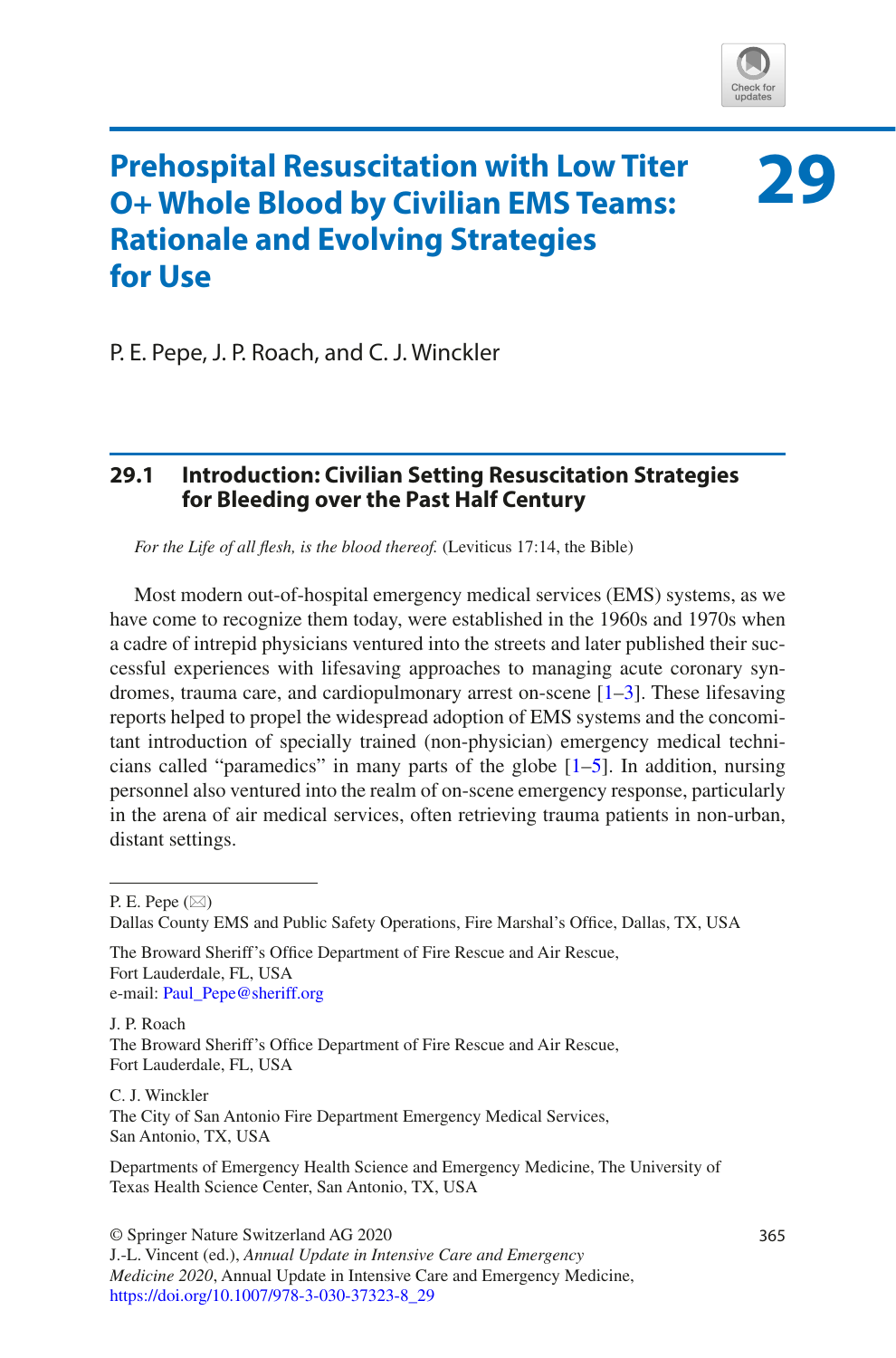By the early 1980s, the standard of care for hypotensive trauma patients, be it blunt or penetrating injury, was the application of the pneumatic anti-shock garment and the infusion of intravenous isotonic fluids, generally crystalloids [[6–](#page-9-3)[8\]](#page-10-0). These interventions were provided for the purposes of restoring a "normalized" blood pressure with an intent to "re-perfuse the tissues" [[6–](#page-9-3)[8\]](#page-10-0).

These adopted practices had their roots in elegant laboratory experiments that demonstrated the value of infusing crystalloid-like fluids, along with blood, to mitigate mortality after large (life-threatening) volumes of blood had been removed from the study animals [[9,](#page-10-1) [10\]](#page-10-2). Subsequently, the evolution of prehospital EMS and air medical rescue programs facilitated the ability to bring these interventions to patients as early as possible. In turn, almost all systems of prehospital trauma care began immediate infusion of isotonic crystalloid fluids such as lactated Ringer's solution, normal saline, or modified products such as PlasmaLyte or Normosol either on-scene or en-route to a trauma center. In certain venues, intravenous resuscitation for hypotensive trauma patients included other intravascular volumerestoring interventions including colloids such as albumin and hypertonic saline–dextran infusions [\[11](#page-10-3)]. While innumerable arguments soon ensued regarding which product was superlative to the others, the very early prehospital administration of non-hematologic intravenous fluids became a seemingly universal standard of care in most trauma care systems by the 1980s.

In the mid-1980s and early 1990s, however, clinical trials were conducted that appeared to refute the value of the pneumatic anti-shock garment as well as prehospital fluid resuscitation. Ironically, this inability to confirm a survival advantage was particularly applicable to their use for penetrating truncal injuries, a condition in which the main cause of death was usually related to internal hemorrhage [\[7](#page-10-4), [8\]](#page-10-0). Not only were both prehospital interventions of no apparent advantage, but there were also inferences and observed trends that mortality might even be higher with these interventions, even though they did raise blood pressure [[7,](#page-10-4) [8\]](#page-10-0).

Later, in the 1990s, new experimental models sought to examine internal hemorrhage that was uncontrollable prior to its operative intervention  $[12–16]$  $[12–16]$  $[12–16]$ . These laboratory studies demonstrated that isotonic and hypertonic intravenous fluid infusions prior to bleeding control were indeed detrimental. The original 1950–60s animal models of fluid infusions that showed improved outcomes with intravenous crystalloid fluids largely involved scenarios in which the animal's blood was removed in large volumes. However, there was no longer an ongoing loss of blood after the large volume blood removal [\[9](#page-10-1), [10](#page-10-2)]. In other words, they were mimicking scenarios in which bleeding would have been controlled prior to intravascular volume infusion. Those original studies also generally included a certain degree of restoration of whole blood along with the crystalloids [[9,](#page-10-1) [10\]](#page-10-2).

In the subsequent uncontrolled bleeding models that demonstrated a detrimental effect, it was shown directly that early infusions of fluids that were not blood-based generally created multiple problems including hydraulic acceleration of hemorrhage and a dislodging of early soft clots that had not yet had a fibrinous transformation [\[12](#page-10-5)[–16\]](#page-10-6). There was also dilution of clotting factors, but at the time, that association with detrimental outcomes was simply considered an inferential factor [[8\]](#page-10-0).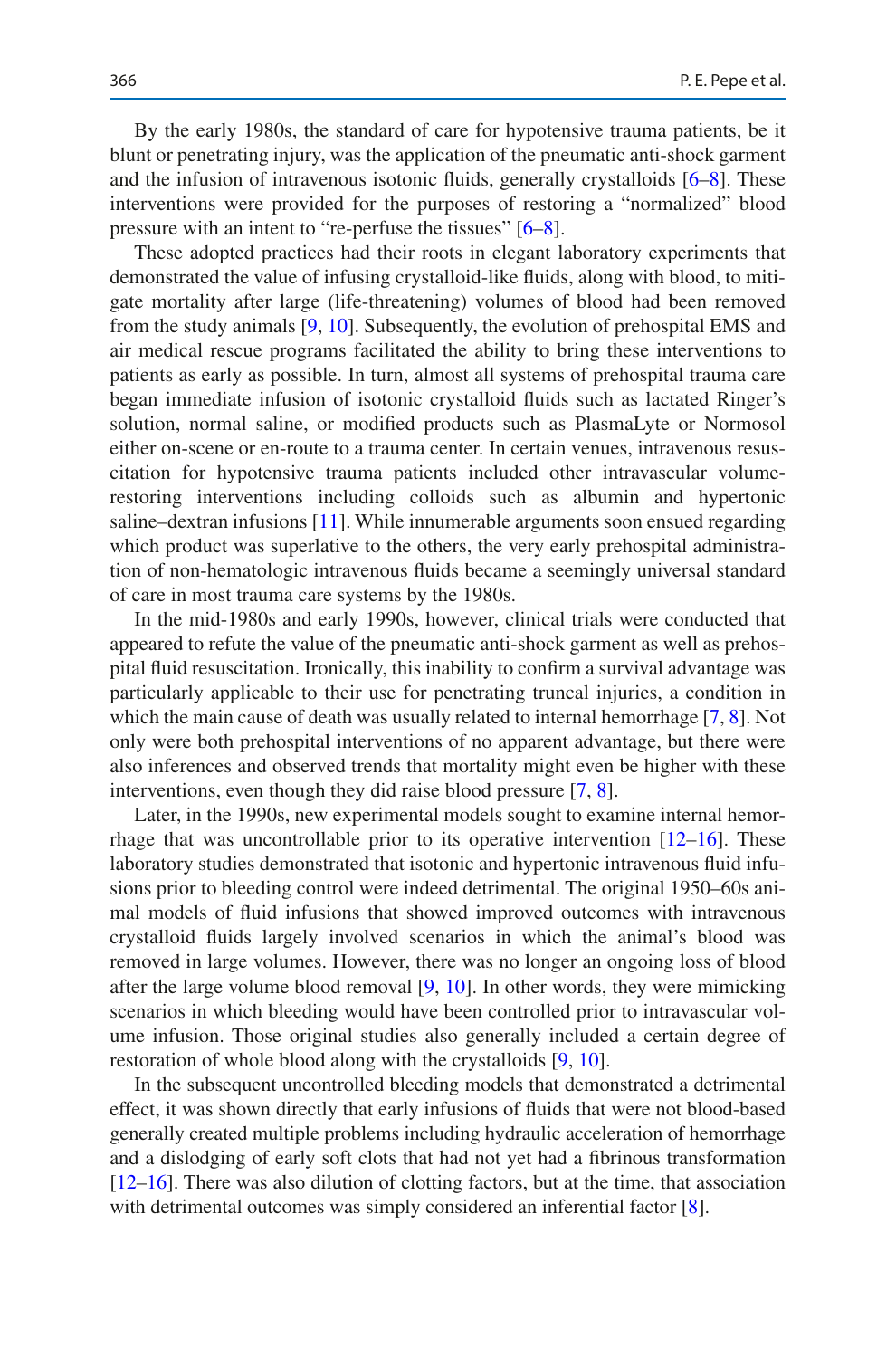Nevertheless, the notion to restore patients to normotensive status, particularly those with head injuries, remained a persistent practice, even well into the early 2000s [\[6](#page-9-3), [17,](#page-10-7) [18](#page-10-8)]. The focus remained on expediting mechanical bleeding control (surgical hemostasis) at a trauma center, be it for intracranial, intrathoracic, or intra-abdominal bleeding. However, while more judicious with their infusions, clinicians still sought to maintain a degree of hemodynamic support in the preoperative phase with intravenous fluids, be they colloids or crystalloids.

## **29.2 The Recent Evolution of Non-Mechanical Bleeding Control Interventions**

Vanguard work largely coming out of the U.S. military experience in the Middle East during the 2000s, not only focused on the application of tourniquets for external hemorrhage control but also clot-stimulating dressings and other forms of mechanical bleeding control. While the clot-forming dressings implied a form of non-mechanical intervention, they were still used in the prehospital setting for large wounds and accompanied direct compression of the hemorrhage site.

Based on that same military experience as well as other clinical trials primarily based on the European continent, the concept of non-mechanical bleeding control began to evolve quite strongly. For example, the CRASH-2 trial supported the use of tranexamic acid early on after injury [[19\]](#page-10-9). The tranexamic acid was used presumably to enhance intravascular clotting non-mechanically. However, the overall mechanism of action remained unclear, and it was also shown that delayed infusion was associated with worse outcomes [[19\]](#page-10-9). Nevertheless, those early tranexamic acid trauma studies did begin to indicate that very early interventions to enhance clotting would become important adjuncts in the preoperative management of trauma patients.

Concurrently, other pivotal publications further enhanced that line of thinking and fostered the notion of so-called damage control resuscitation in which casecontrolled study outcomes appeared to be much better with the infusion of red blood cells (RBCs) and plasma in more of a 1:1 ratio versus the more traditional 8:1 ratio [\[20](#page-10-10)]. Later the addition of platelets, creating a triplet damage control resuscitation strategy of 1:1:1 (cells:plasma:platelets), evolved and eventually spread into the civilian population [[21\]](#page-10-11).

More recently, the concept of just providing early plasma infusion alone as in the prehospital setting has been independently associated with improved outcomes [\[22](#page-10-12)]. In addition, early results from studies of soldiers with traumatic brain injury (TBI) indicate a lifesaving effect of tranexamic acid in that setting [\[23](#page-10-13)], and early reports from other unpublished studies may indicate that the early infusion of 2 g tranexamic acid may be superior to only 1 g initially followed by a second gram infused slowly over the next few hours.

These evolving data help to further drive a renewed focus on infusing products that might induce non-mechanical bleeding control in the prehospital setting. The CRASH-3 trial (tranexamic acid for TBI) has now been published, further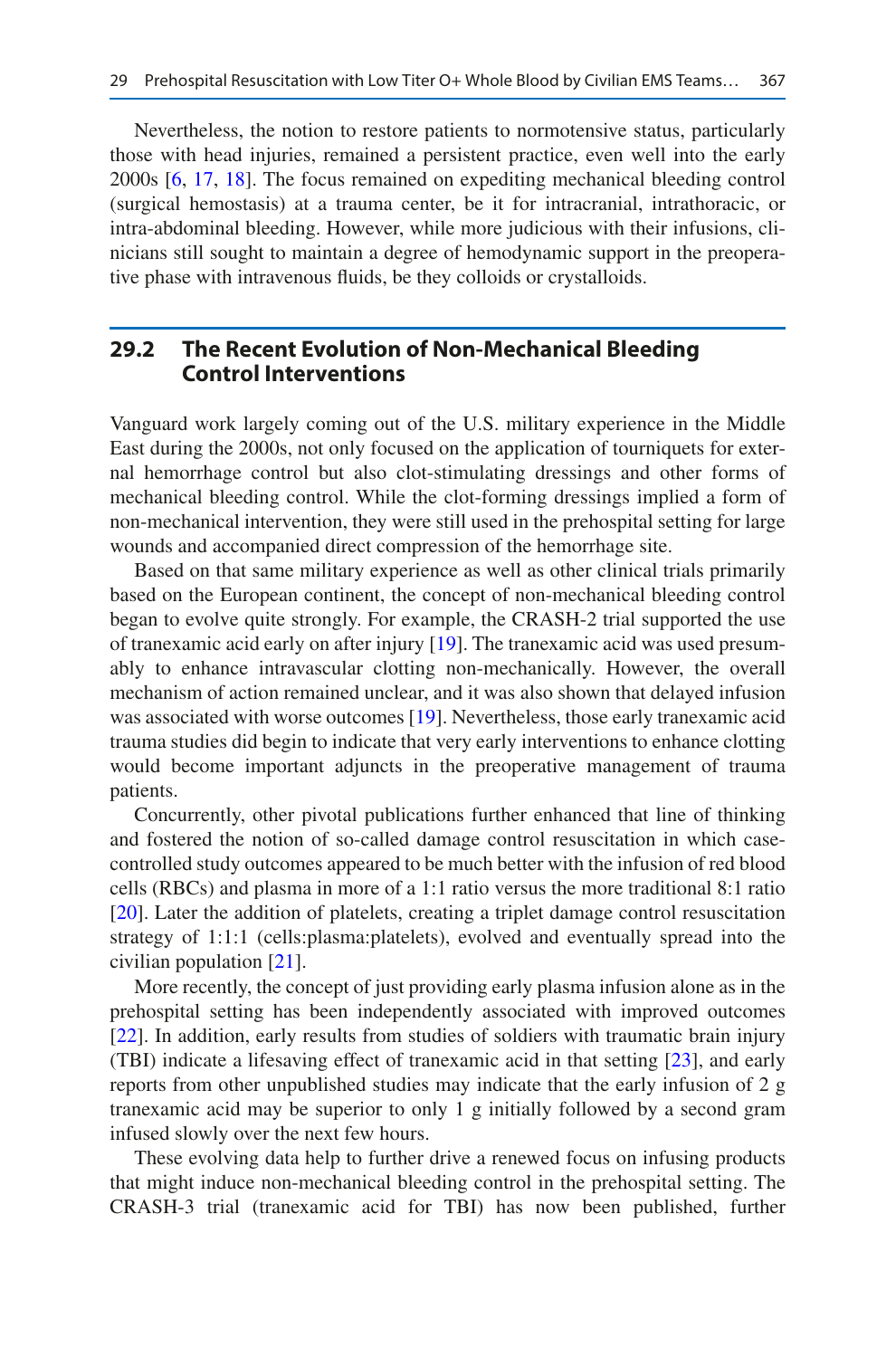reinforcing the focus on these concepts [[24\]](#page-10-14). As will be discussed in the next section, it has also stimulated a movement away from using intravenous fluids that are not blood-based (e.g., crystalloid/colloid) and a focus more toward the use of plasma and whole blood as a form of "remote damage control" resuscitation [[25–](#page-10-15)[28\]](#page-10-16).

#### **29.3 The Detrimental Effects of Isotonic/Hypertonic Fluid Infusions**

Evolving experimental work has now demonstrated that non-hematological fluid infusions have deleterious effects beyond the hydraulic acceleration of hemorrhage and the dislodging of early soft clot formation. More recently, it has been demonstrated that such intravenous fluids, can be detrimental to the glycocalyx, the important coating over the vascular endothelium [\[25](#page-10-15), [26](#page-10-17), [29](#page-11-0)].

The glycocalyx is a "fuzzy" layer of glycoproteins and sugar moieties located on the external side of the plasma membrane of most cell types. The composition of the glycocalyx, which can be altered in disease states and with non-blood component fluid infusions, influences numerous properties of the cell membrane, including coagulation, cell–cell recognition, and the cell's interface with the microenvironment. Experimentally, its erosion along the vascular endothelium can lead to leaking capillaries, corrupted platelet function, dysfunctional coagulation, and subsequent risk for multiple organ failure [\[25](#page-10-15), [26](#page-10-17), [29\]](#page-11-0). Therefore, like heart failure or kidney failure, "blood failure" can occur in the face of severe hemorrhage as manifested by oxygen debt (acidosis), platelet dysfunction, coagulopathy, and an "endotheliopathy."

Recent evidence suggests that blood products, including both whole blood and plasma, help to maintain the integrity of the glycocalyx, protect its properties and its ability to form clots and also promote other forms of non-mechanical hemostasis, whereas crystalloids disrupt it  $[25, 26, 29]$  $[25, 26, 29]$  $[25, 26, 29]$  $[25, 26, 29]$  $[25, 26, 29]$  $[25, 26, 29]$  $[25, 26, 29]$ . Recent clinical studies support the lifesaving effect of early on-scene plasma infusion, and follow-up studies confirm that the addition of RBCs to plasma enhance that effect [[22,](#page-10-12) [30](#page-11-1)]. These findings indicate that the original demonstration of potential harm from colloids/crystalloids is related to more than just the simple dilution of the clotting factors and the accompanying factors of hydraulic acceleration of bleeding and soft clot disruption. There are also potential detrimental effects from infusion of fluids at ambient temperatures and numerous other physiological sequelae.

Even if infusion of traditional crystalloid and colloid fluids is discouraged, there are remaining challenges in terms of infusing products that maintain the glycocalyx and other critical factors that mitigate bleeding and subsequent complications. A recent study in an urban setting (Denver) showed no distinct advantage to the particular type of plasma product that was studied [\[31](#page-11-2)]. However, that neutral result might be because of the short distances to the trauma center or the time to prepare the product for infusion [\[31](#page-11-2)]. While they can be maintained on ambulances for much longer periods, freeze-dried products may also have their limitations, and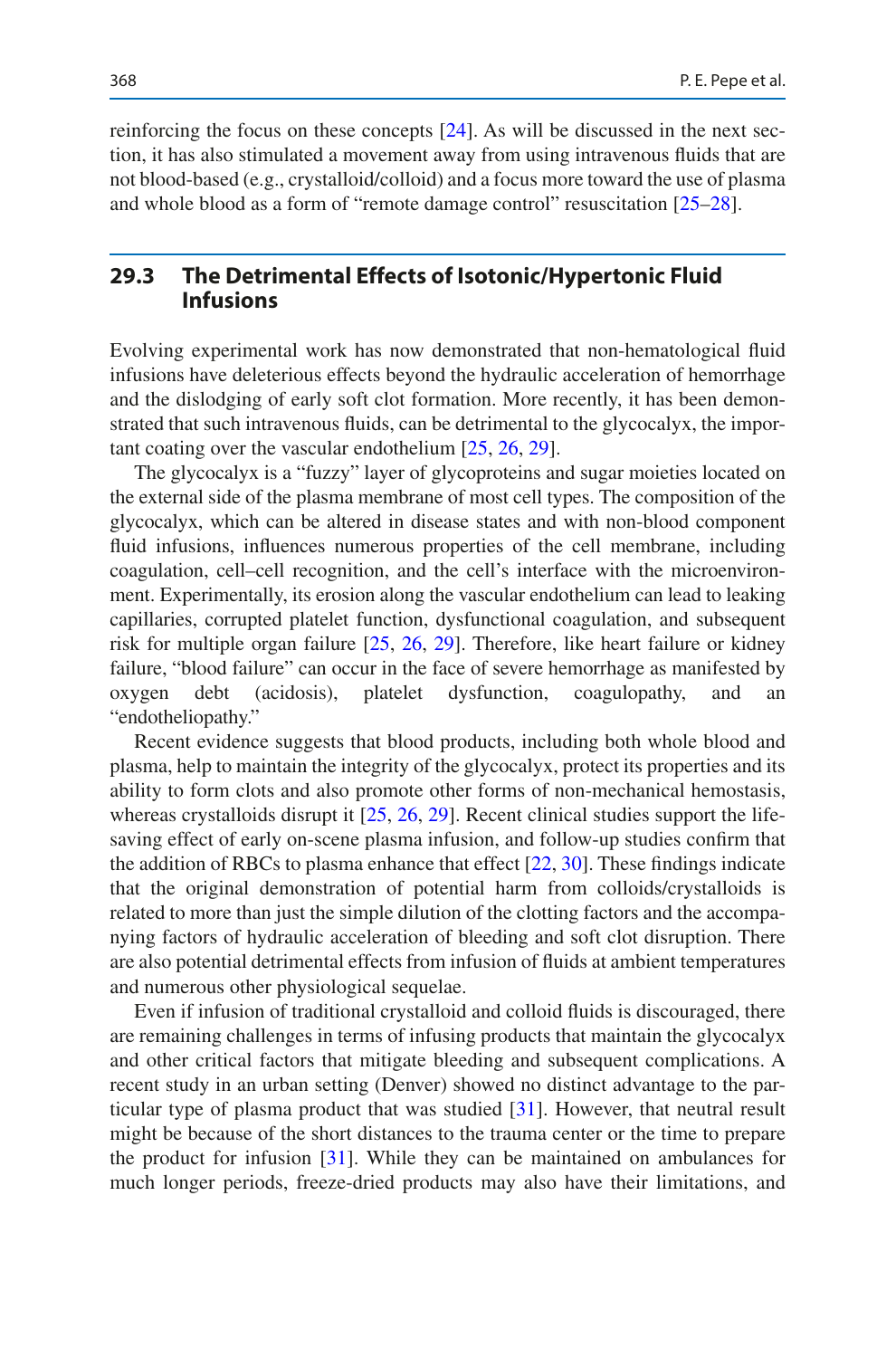|                           | Component therapy                                                                                                          | Whole blood                             |
|---------------------------|----------------------------------------------------------------------------------------------------------------------------|-----------------------------------------|
| Composition               | 1 unit of packed red blood cells + 1 unit of<br>platelets $+1$ unit of fresh frozen plasma $+1$ unit of<br>cryoprecipitate | 1 unit of low titer<br>$O+$ whole blood |
| Volume and<br>temperature | 680 ml and cold                                                                                                            | 500 ml and warm                         |
| Hematocrit                | 29%                                                                                                                        | $38 - 50\%$                             |
| Platelet count            | 80 K                                                                                                                       | $150 - 400$ K                           |
| Coagulation<br>factors    | 65% of initial concentration                                                                                               | $100\%$                                 |
| Fibrinogen                | $1000$ mg                                                                                                                  | $1000$ mg                               |

<span id="page-4-0"></span>**Table 29.1** Comparison of component blood products versus whole blood

storage of fresh frozen plasma (FFP) still requires thawing and its shelf-life is limited.

With the evolution of using blood products and particularly 1:1:1 damage control resuscitation in hospital, the thought might be to consider the same in the prehospital setting, but storage of those blood products would be unfeasible [\[27](#page-10-18), [28\]](#page-10-16). It would be very expensive to continue to maintain these products at all times, even on helicopters, let alone ground ambulances. This is exacerbated by the very short halflife of stored platelets (e.g., 3–5 days) and even fresh plasma after thawing (e.g., 5 days). In addition, infusion of all these individual components is not an easy task and infusion of whole blood would not only make more sense logistically (one versus multiple infusions that need to be checked and verified), but it is actually more effective in terms of longevity of platelet counts, clotting functions (Table [29.1](#page-4-0)), and perhaps even outcomes [\[32](#page-11-3)]. In fact, the 1:1:1 approach was actually a secondary strategy that came about in the early 2000s when whole blood products were in short supply. The original intent was always to use blood in the field.

However, on the surface, use of whole blood brings its own challenges in terms of prevalent misconceptions. Even though portable devices are now available that can rapidly warm refrigerated whole blood in a matter of minutes, many clinicians, wary of the risk of transfusion reactions, believe that whole blood cannot be used before blood-typing and crossmatching are accomplished. Nevertheless, as discussed in the next section, there may be a solution to those concerns.

#### **29.4 The Rationale for Prehospital Use of Low Titer O+ Whole Blood**

While O-negative whole blood has traditionally been called the "universal donor" because of its lack of A, B, and Rh antigens, it is only found in about 8% of the U.S. population (i.e., about 4% of males) and may be less than 3% worldwide. Therefore, blood banks and decision-making clinicians prefer to protect the use of O-negative for the benefit of certain cancer patients, neonates, and women of childbearing age.

In contrast, O-positive blood constitutes the blood line for about 40% of the U.S. population and likely more elsewhere. Recent evidence suggests that a very large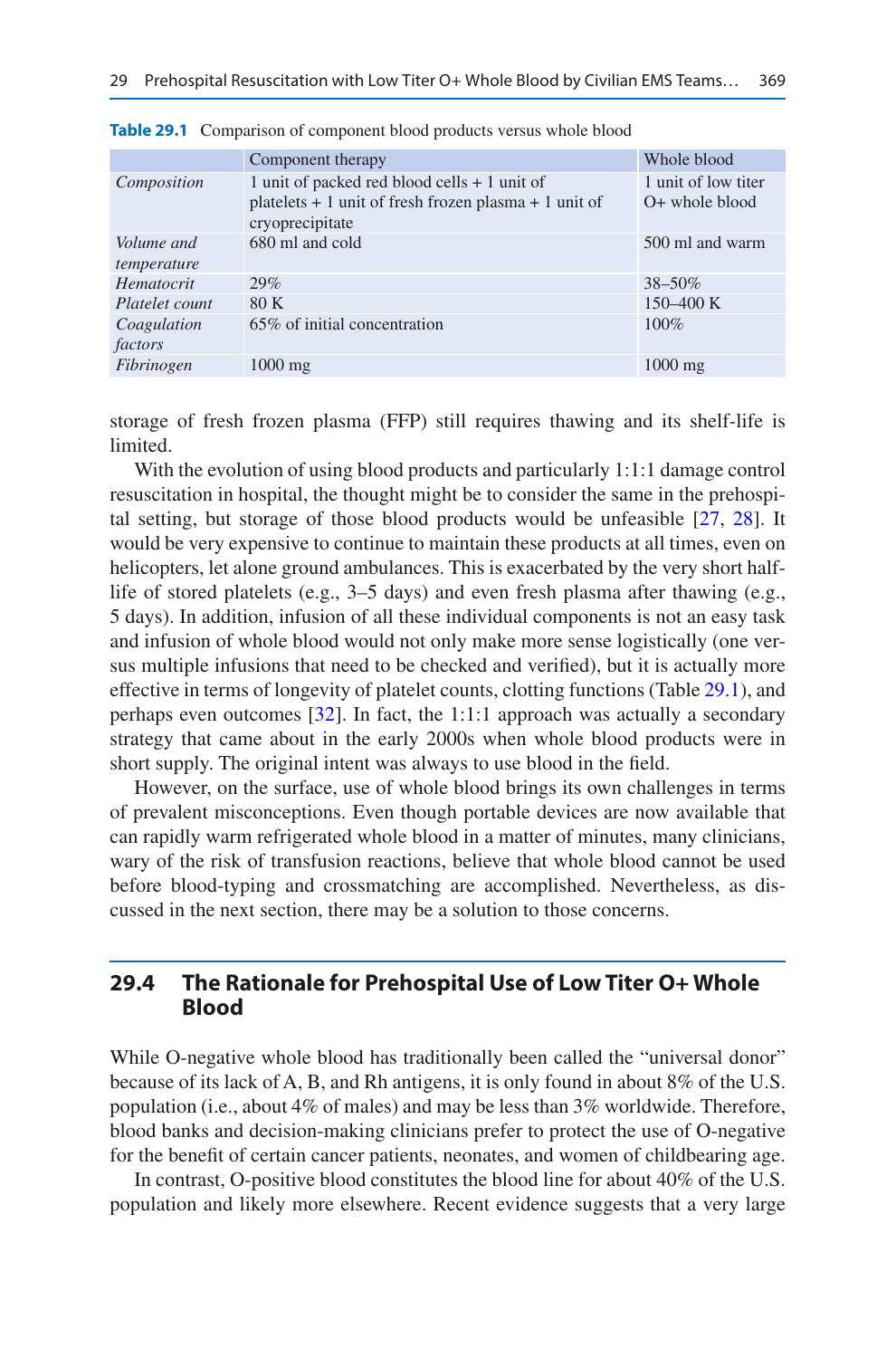proportion of persons with O-positive blood may have very low titers of A and B antibodies and, specifically, not enough to create an immediate hemolytic or lifethreatening negative transfusion reaction. The latest available data suggest that transfusion reactions are very rare when using O+ low titer whole blood in which the IgM or IgG anti-A and anti-B titers are less than 256 [[27,](#page-10-18) [28](#page-10-16)]. While many other venues are using titers <128, most are beginning to use blood with titers of <256 [\[27](#page-10-18), [28](#page-10-16)].

In fact, military experience and records from over half a million transfusions now indicate that using donor blood with O+ titers <1000 may be safe as another type of "universal donor" and that as many as 60–70% of persons with O+ blood would fall into that low titer category [[33–](#page-11-4)[35\]](#page-11-5). This constitutes roughly a third of the population. Until recently, O+ men (about 20% of the general U.S. population) have preferably been used as low titer O+ blood donor targets because, compared to men, there is a lower proportion of women with eligible low titer O+ blood. A significant percentage of women also have human leukocyte antigen (HLA) which may predispose the recipient to the risk of another complication, namely a rare but finite risk for transfusion-associated lung injury (TRALI). Nevertheless, the level of HLA correlates with the number of past pregnancies and thus some predictors exist to anticipate its presence. In essence, there are many women with the potential to safely donate low titer O+ whole blood, creating another excellent source for donors. In addition, the risk for creating TRALI would again be so much lower than the high risk of dying from the severe hemorrhage that indicated the transfusion in the first place.

The latest data indicate that the civilian risk of mild hemolytic transfusion reactions due to plasma-incompatible transfusions, using titer-screened donors, is approximately 1:80,000 [\[27](#page-10-18), [28](#page-10-16), [35–](#page-11-5)[37\]](#page-11-6). Therefore, infusion of low titer O+ whole blood can be performed with relative confidence. In addition, with fewer donor exposures than currently occur with the multiple component transfusions (such as the typical 1:1:1 massive transfusion protocols), this enhances the safety profile [\[35](#page-11-5)[–37](#page-11-6)].

In terms of isoimmunization and Rh type, the traditional concern is hemolytic disease of the fetus and newborn in women of childbearing age. But recent studies now indicate that this concern is largely mitigated by the immunosuppression of trauma patients and by the administration of anti-D immune globulin to those women receiving the whole blood (i.e., RhIg) [[38–](#page-11-7)[40\]](#page-11-8). Therefore, women of childbearing age who receive Rh+ packed cells or low titer O+ whole blood should be evaluated for RhIg administration candidacy and obstetric and pathology consultation within 24 h. Nevertheless, their risk of having fetal complications is so far outweighed by the lifesaving need that would indicate infusion of the blood [\[27](#page-10-18), [28\]](#page-10-16). In San Antonio, for example, among 124 patients receiving massive transfusion over a 30-month period, only 26 were women and only 18 of those were of childbearing age. More than half of those women (10/18) died [\[40](#page-11-8)]. Furthermore, the one woman of childbearing age who was found to have a D-negative blood type was actually one of the mass transfusion survivors.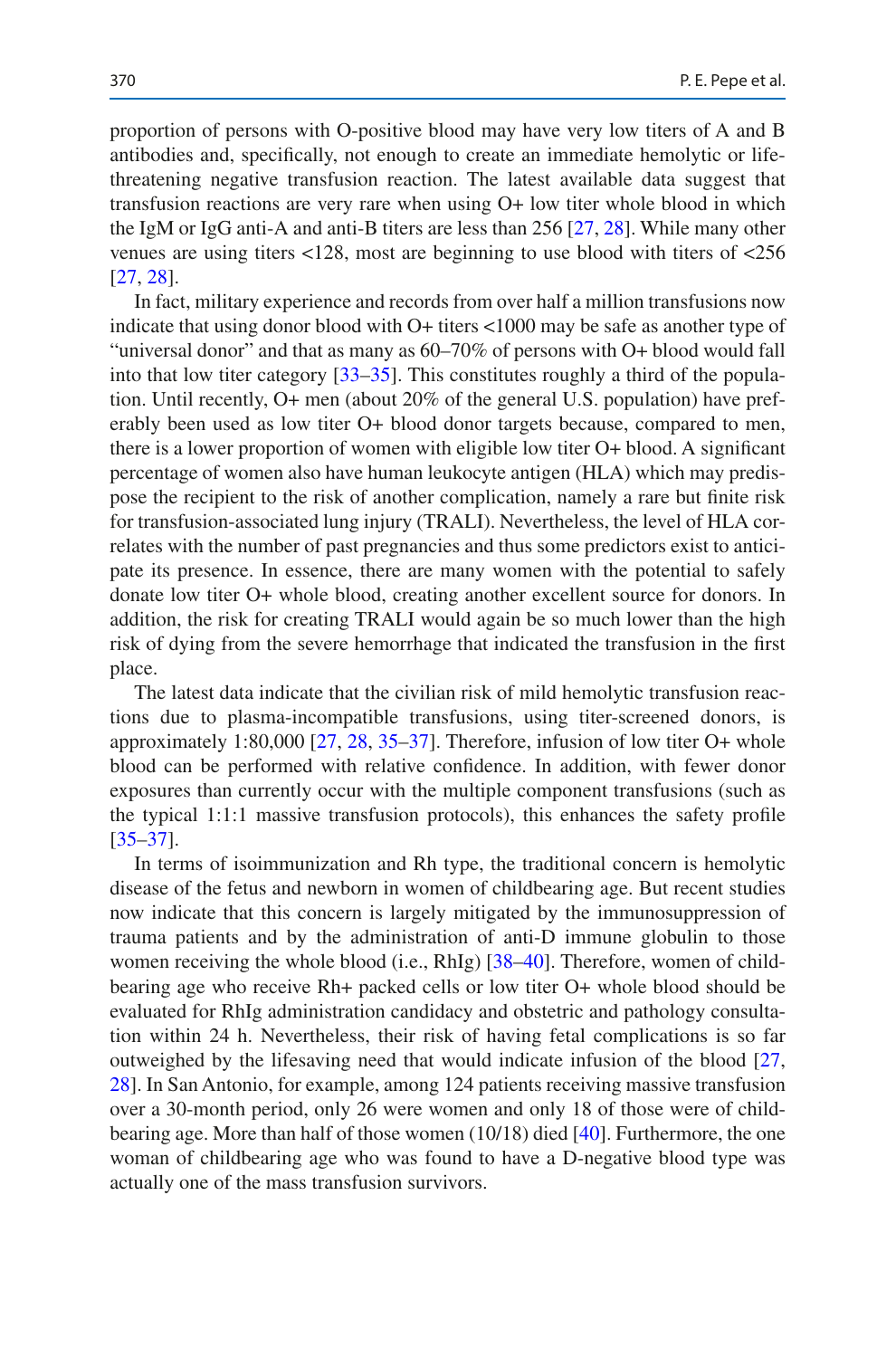The ability to provide whole blood without having to obtain prior typing and crossmatching creates a scenario in which prehospital administration of whole blood may not only be feasible but actually preferred for those who are likely to be exsanguinating. Based on the prior discussion, whole blood would be more feasible and expeditious than mixed component therapy. It is also more effective, and its potential longevity is much greater [[27,](#page-10-18) [28,](#page-10-16) [32–](#page-11-3)[34\]](#page-11-9). For all those reasons, the rationale for using low titer O+ whole blood is fairly clear. However, additional challenges remain: (1) finding and obtaining adequate sources of the blood; (2) sustaining and managing its effectiveness to prevent waste of the donated blood; (3) appropriate triggers for infusing the blood; (4) appropriate equipment and related training; (5) sustainable funding; and (6) strategic distribution of the stored blood among the response teams who would be providing the transfusions. In the following section, several strategies for implementation will be described for consideration by those contemplating prehospital use of whole blood, particularly those considering ground ambulance use.

## **29.5 Some Current Experiences with Implementation of Prehospital Whole Blood**

Several EMS systems and air medical rescue programs have now successfully implemented the prehospital use of low titer O+ whole blood including the City of San Antonio Fire Department in San Antonio, Texas and the Broward County Sheriff's Office Department of Fire Rescue in Broward County, Florida. Other civilian and military programs globally have already incurred far more experience with the use of whole blood in the prehospital setting and some of the strategies used by these two agencies for implementation reflect lessons learned, good and bad, from that experience. Nevertheless, as the San Antonio Fire Department and Broward County Sheriff's Office Department of Fire Rescue are the bases of operations for the authors, the following discussion is provided to present two different but current parallel examples of this kind of initiative currently in evolution.

## **29.5.1 Source of the EMS System Blood Supply**

While the Broward County teams currently obtain their blood supply through a commercial agency, San Antonio has a very unique, special model. The city is fortunate to be the home of a longstanding military medical research complex with veteran military trauma researchers who have led many of the advances in trauma care over the past two decades including application of tourniquets, damage control resuscitation, and the use of whole blood in resuscitation. The military medical complex includes a military-staffed trauma center, and there is also a collaborating major university-affiliated trauma center that serves the San Antonio civilian population, which has advanced much of the current work in whole blood resuscitation.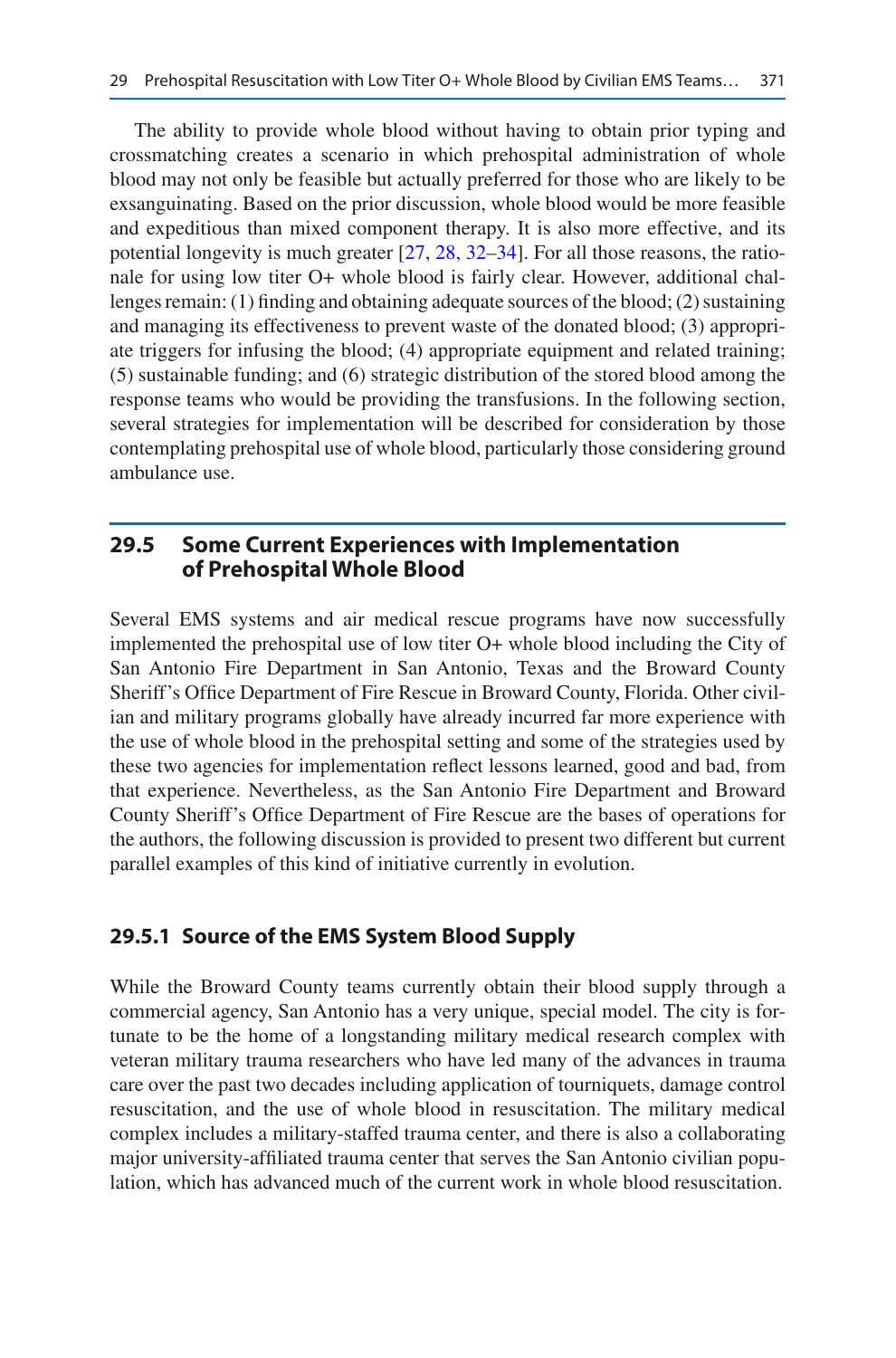In their efforts to implement a civilian trauma resuscitation system that sustains a substantive supply of whole blood for use in the prehospital setting at the "point of injury," a collaboration was constructed between that university-affiliated trauma hospital and the State of Texas regional trauma advisory council for South Texas (STRAC). In turn, that collaboration helped to create a blood donation program called "Brothers in Arms" funded by a San Antonio Medical Foundation grant. This program, developed and managed by the affiliated South Texas Blood and Tissue Center (STBTC), identifies men with low titer O+ blood types. Those identified are subsequently asked to volunteer to participate in the program. A large source of donors now actually includes many of the EMS rescuers and firefighters who eventually provide the medical rescue and transfusions in the prehospital setting.

Using safe intervals between blood donations from the individuals involved as well as the other usual safeguards and best practices in testing blood donations, "Brothers in Arms" and the affiliated blood bank program itself is quite a unique endeavor, and represents a whole new service line in the San Antonio area as it includes specialized equipment for whole blood retrieval and preservation, testing, packaging and distribution directly to the involved EMS units or stations.

#### **29.5.2 Deciding How to Distribute the Blood Supply**

In collaboration with local trauma center teams, the San Antonio Fire Department team identified various areas of the city of San Antonio from where the highest volumes of patients with life-threatening hemorrhage had originated [\[27](#page-10-18)]. For example, they determined areas of the city where patients who later received multiple transfusions in-hospital were retrieved and, in turn, used EMS response vehicles covering those areas of the city as the targets for storing and utilizing the blood product [[27\]](#page-10-18). Among several dozen EMS response units in the city, 8 of the units, each staffed with paramedics, were chosen to carry the blood in the initial round of evaluation.

In the case of Broward County Sheriff's Office Department of Fire Rescue, they have now developed a specialized air rescue program to deliver the blood due to the expansive and complex geography in their EMS response jurisdiction and the ensuing concern for extensive delays transporting the severely bleeding patient to the closest trauma center. While they are currently planning a move to add whole blood onto the ground units as well, the air rescue program is the current focus for the new program.

In San Antonio, each of the 8 units assigned was provided with just one 500-ml standard container of whole blood for transfusion. The blood was kept in a portable cooler that maintains the blood at 0 to 6  $\rm{^{\circ}C}$  (Credo ProMed<sup>R</sup>, Pelican BioThermal, LLC, Plymouth, MN, USA) and is monitored for any breach of temperature control. Broward County uses a different cooler (BloodBoxx<sup>R</sup> by Thermal Logistics Solutions, Combat Medical, Harrisburg, NC, USA) at 0–4 °C with automated monitoring for temperature breaches.

The carried unit of whole blood is considered to be fully transfusable and effective for several weeks. The blood can be maintained in a viable state for up to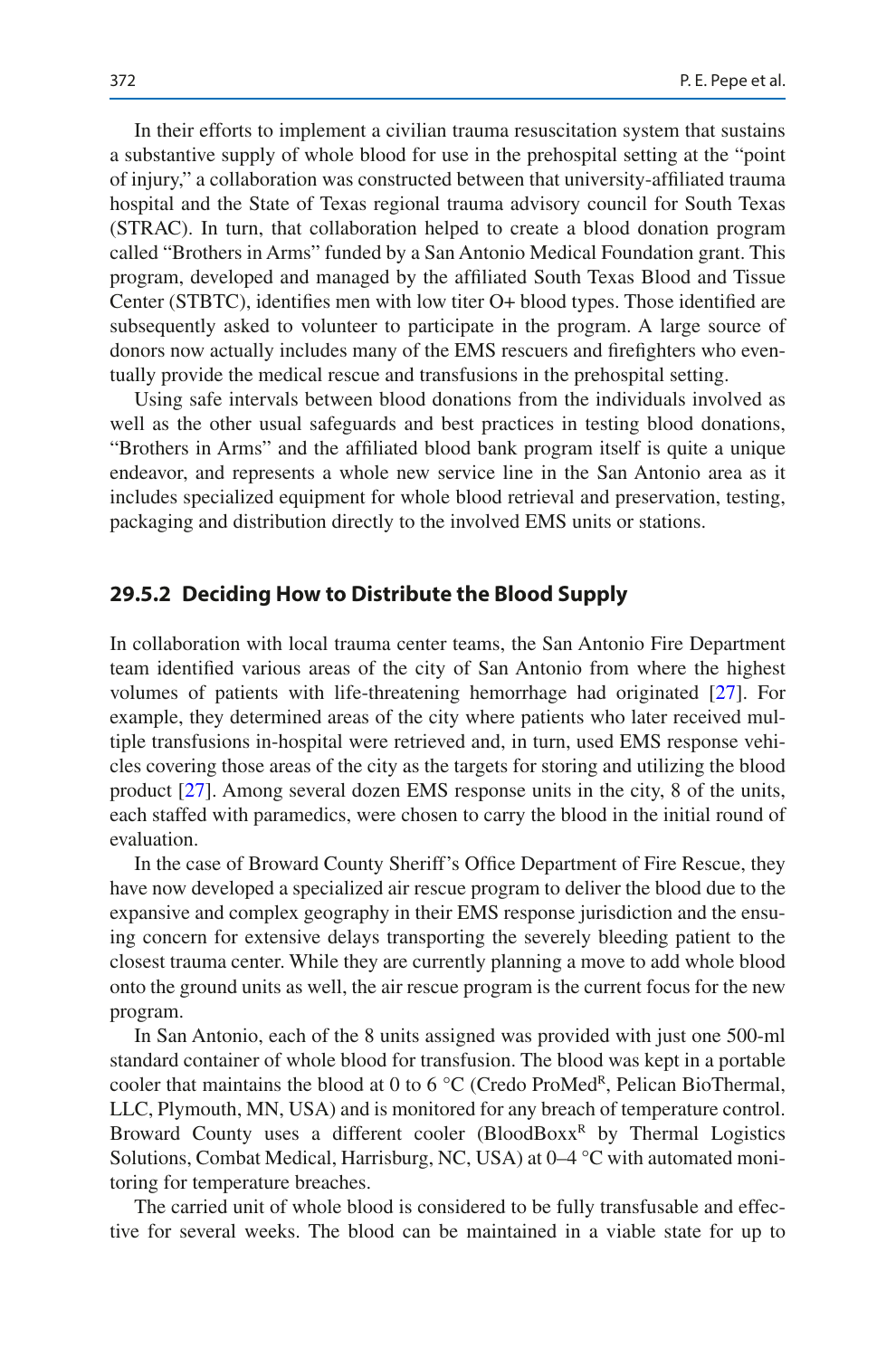<span id="page-8-0"></span>**Fig. 29.1** Low titer O+ whole blood in the out-of-hospital setting. Whole blood can now be stored and maintained for significant periods of time on ambulances (photo courtesy of the Broward County Sheriff, Broward County, Florida, USA)



21 days at 1–6 °C in the anticoagulant, citrate–phosphate–dextrose, or for 35 days at  $1-6$  °C in citrate–phosphate–dextrose–adenine substrate  $[27, 28]$  $[27, 28]$  $[27, 28]$  $[27, 28]$  (Fig. [29.1\)](#page-8-0). However, to preempt the possibility of wasting any blood unused by EMS, the blood in San Antonio is rotated back every 14 days to the civilian trauma center (and other area medical centers) for the usual in-hospital transfusions. Experience to date from the San Antonio Fire Department is that 75% of the blood is used prehospital and over 200 patients were treated in the first year of operation. With 8 EMS response units carrying the blood, this translates into about 6 units being used every 2 weeks at a cost of about US\$500 ( $\epsilon$ 450) each or about US\$75,000 per year. The agency is not charged if the blood is rotated back into the hospital system. In contrast, Broward County Sheriff's Office Department of Fire Rescue pays for all of its blood products, used or unused, but in both cases, the cost has been deemed worthwhile especially with preliminary data indicating trends toward substantial lifesaving. Accordingly, both agencies plan on expanding their fleet of ground units carrying the blood.

# **29.5.3 Criteria and Triggers for EMS Infusing Whole Blood and Tranexamic Acid**

The San Antonio Fire Department EMS crews will infuse blood into not only patients with blunt and/or penetrating trauma but also those with medical conditions associated with substantial blood loss such as severe gastrointestinal hemorrhage. To date, about 25% of the recipients of the whole blood had non-traumatic etiologies and the use included women of childbearing age and even pregnant patients [[41\]](#page-11-10).

Regardless of etiology, both San Antonio and Broward County EMS crews will use the blood product for patients with presumed large volume hemorrhage manifested by the following: systolic blood pressure <70 mmHg; systolic blood pressure <90 mmHg and a heart rate of ≥110 beats per minute; a witnessed post-traumatic or non-traumatic circulatory arrest <5 min prior to EMS arrival on-scene and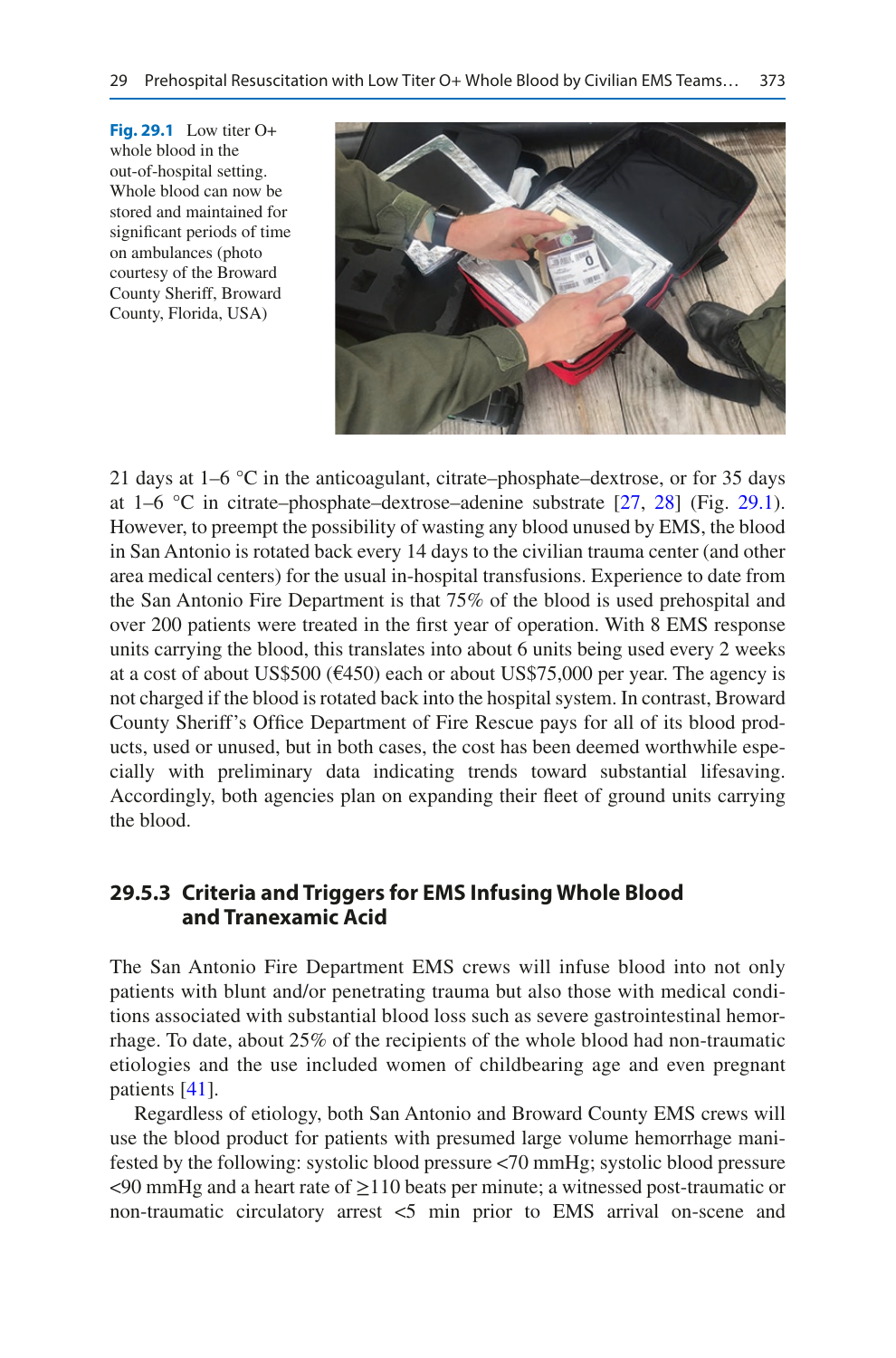continuous use of cardiopulmonary arrest (CPR) chest compressions throughout the resuscitation efforts; or a patient with likely bleeding who is  $\geq 65$  years of age and who has a systolic blood pressure  $\leq 100$  mmHg and heart rate  $\geq 100$  beats per minute.

In addition to the infusion of the 500 ml of blood over an approximate 3–4 min period, the patient simultaneously receives 1 g of tranexamic acid through another site of vascular access. Children <6 years of age are not treated according to the prescribed protocol, but they can still be given the blood after the medical director has been contacted for approval.

#### **29.5.4 Infusing the Blood and Tranexamic Acid**

Both the Broward County and San Antonio programs use a specialized infuser device called the  $Qinflow<sup>R</sup>$  that immediately warms the blood from near freezing to 38 °C, reaching body temperature in a matter of seconds while delivering the blood at a rate of 200 ml/min through standard large bore peripheral intravenous catheters. In that respect, most patients receive the full benefit of the transfusion within minutes.

#### **29.6 Conclusion**

In addition to growing concerns about early resuscitation with crystalloids and other non-hematologic fluids, there is also a growing rationale and evolving evidence that bringing whole blood to the prehospital setting is not only feasible and superior to the component therapy approach but also lifesaving. Using low titer O+ whole blood avoids many of the prior concerns about using blood without blood type and crossmatching. Several strategic initiatives, as discussed in this chapter, may help to expedite and facilitate that lifesaving effect for other communities.

## **References**

- <span id="page-9-0"></span>1. Pantridge JF, Geddes JS. A mobile intensive care unit in the management of myocardial infarction. Lancet. 1967;290:271–3.
- 2. Cobb LA, Alvarez H, Copass MK. A rapid response system for out-of-hospital cardiac emergencies. Med Clin North Am. 1976;60:283–93.
- <span id="page-9-1"></span>3. McManus WF, Tresch DD, Darin JC. An effective prehospital emergency system. J Trauma. 1977;17:304–10.
- 4. Page JO. The paramedics: an illustrated history of paramedics in their first decade in the U.S.A. Morristown, NJ: Backdraft Publications; 1979. p. 1–179.
- <span id="page-9-2"></span>5. Pepe PE, Copass MK, Fowler RL, Racht EM. Medical direction of emergency medical services systems. In: Cone DC, Fowler R, O'Connor RE, editors. Emergency medical services: clinical practice and systems oversight. Dubuque, IA: Textbook of the National Association of EMS Physicians, Kendall Hunt Publications; 2009. p. 22–52.
- <span id="page-9-3"></span>6. American College of Surgeons Committee on Trauma. Advanced trauma life support program for physicians. 6th ed. Chicago, IL: American College of Surgeons; 1997. p. 21–124.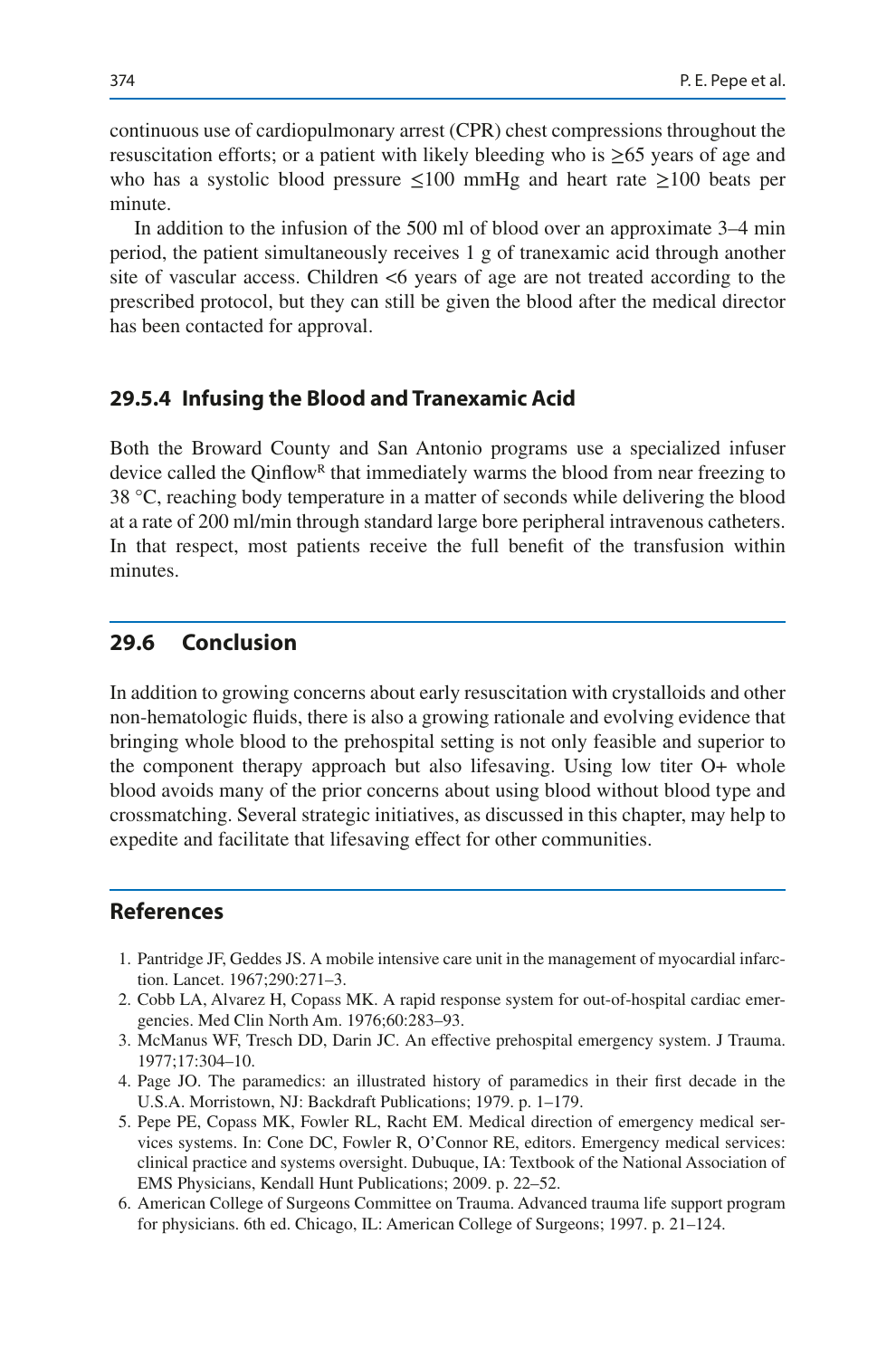- <span id="page-10-4"></span>7. Bickell WH, Pepe PE, Bailey ML, et al. Randomized trial of pneumatic anti-shock garments in the prehospital management of penetrating abdominal injury. Ann Emerg Med. 1987;16:653–8.
- <span id="page-10-0"></span>8. Bickell WH, Wall MJ, Pepe PE, et al. Immediate versus delayed fluid resuscitation for hypotensive patients with penetrating torso injury. N Engl J Med. 1994;331:1105–9.
- <span id="page-10-1"></span>9. Wiggers C. Physiology of shock. New York, NY: Commonwealth Fund; 1950. p. 121–46.
- <span id="page-10-2"></span>10. Shires T, Coln D, Carrico CJ, et al. Fluid therapy in hemorrhagic shock. Arch Surg. 1964;88:688–93.
- <span id="page-10-3"></span>11. Mattox KL, Maningas PA, Moore EE, et al. Prehospital hypertonic saline/dextran infusion for post-traumatic hypotension—the U.S.A. multi-center trial. Ann Surg. 1991;213:482–91.
- <span id="page-10-5"></span>12. Bickell WH, Bruttig SP, Millnamow GA, et al. The detrimental effects of intravenous crystalloid after aortotomy in swine. Surgery. 1991;110:529–36.
- 13. Capone A, Safar P, Stezoski W, et al. Improved outcome with fluid restriction in treatment of uncontrolled hemorrhagic shock. J Am Coll Surg. 1995;180:49–56.
- 14. Stern SA, Zink BJ, Mertz M, Wang Z, Dronen SC. Effect of initially limited resuscitation in a combined model of fluid-percussion brain injury and severe uncontrolled hemorrhagic shock. J Neurosurg. 2000;93:305–14.
- 15. Owens TM, Watson WC, Prough DS, et al. Limiting initial resuscitation of uncontrolled hemorrhage reduces internal bleeding and subsequent volume requirements. J Trauma. 1995;39:200–7.
- <span id="page-10-6"></span>16. Rafie AD, Rath PA, Michell MW, et al. Hypotensive resuscitation of multiple hemorrhages using crystalloid and colloids. Shock. 2004;22:262–9.
- <span id="page-10-7"></span>17. Shoemaker WC, Peitzman AB, Bellamy R, et al. Resuscitation from severe hemorrhage. Crit Care Med. 1996;24:S12–23.
- <span id="page-10-8"></span>18. Dutton RP, Mackenzie CF, Scalea T. Hypotensive resuscitation during active hemorrhage: impact on in-hospital mortality. J Trauma. 2002;52:1141–6.
- <span id="page-10-9"></span>19. Meuer WJ. Tranexamic acid reduced mortality in trauma patients who were bleeding or at risk for bleeding. Ann Intern Med. 2013;159:JC3.
- <span id="page-10-10"></span>20. Holcomb JB, Jenkins D, Rhee P, et al. Damage control resuscitation: directly addressing the early coagulopathy of trauma. J Trauma. 2007;62:307-10.
- <span id="page-10-11"></span>21. Holcomb JB, Tilley BC, Baraniuk S, et al. Transfusion of plasma, platelets, and red blood cells in a 1:1:1 vs a 1:1:2 ratio and mortality in patients with severe trauma: the PROPPR randomized clinical trial. JAMA. 2015;313:471–82.
- <span id="page-10-12"></span>22. Sperry JL, Guyette FX, Brown JB, et al. Prehospital plasma during air medical transport in trauma patients at risk for hemorrhagic shock (PAMPer Study Group). N Engl J Med. 2018;379:315–26.
- <span id="page-10-13"></span>23. Morte D, Lammers D, Bingham J, Kuckelman J, Eckert M, Martin M. Tranexamic acid administration following head trauma in a combat setting: does tranexamic acid result in improved neurological outcomes? J Trauma Acute Care Surg. 2019;87:125–9.
- <span id="page-10-14"></span>24. Roberts I, Shakur-Still H, Aeron-Thomas A, et al, writing group for the CRASH-2 Trial Collaborators. Effects of tranexamic acid on death, disability, vascular occlusive events and other morbidities in patients with acute traumatic brain injury (CRASH-3): a randomized, placebo-controlled trial. Lancet. 2019;394:1713–23.
- <span id="page-10-15"></span>25. Woolley T, Thompson P, Kirkman E, et al. Trauma hemostasis and oxygenation research network position paper on the role of hypotensive resuscitation as part of remote damage control resuscitation. J Trauma Acute Care Surg. 2018;84(suppl):S3–S13.
- <span id="page-10-17"></span>26. Holcomb JB, Pati S. Optimal trauma resuscitation with plasma as the primary resuscitative fluid: the surgeon's perspective. Hematology Am Soc Hematol Educ Program. 2013;1:656–9.
- <span id="page-10-18"></span>27. Zhu CS, Pokorny DM, Eastridge B, et al. Give the patient what they bleed, when and where they need it: establishing a comprehensive regional system of resuscitation based on patient need utilizing cold-stored, low titer O+ whole blood. Transfusion. 2019;59:1429–38.
- <span id="page-10-16"></span>28. Weymouth W, Long B, Koyfman A, Winckler CJ. Whole blood in trauma: a review for the emergency clinicians. J Emerg Med. 2019;56:491–8.